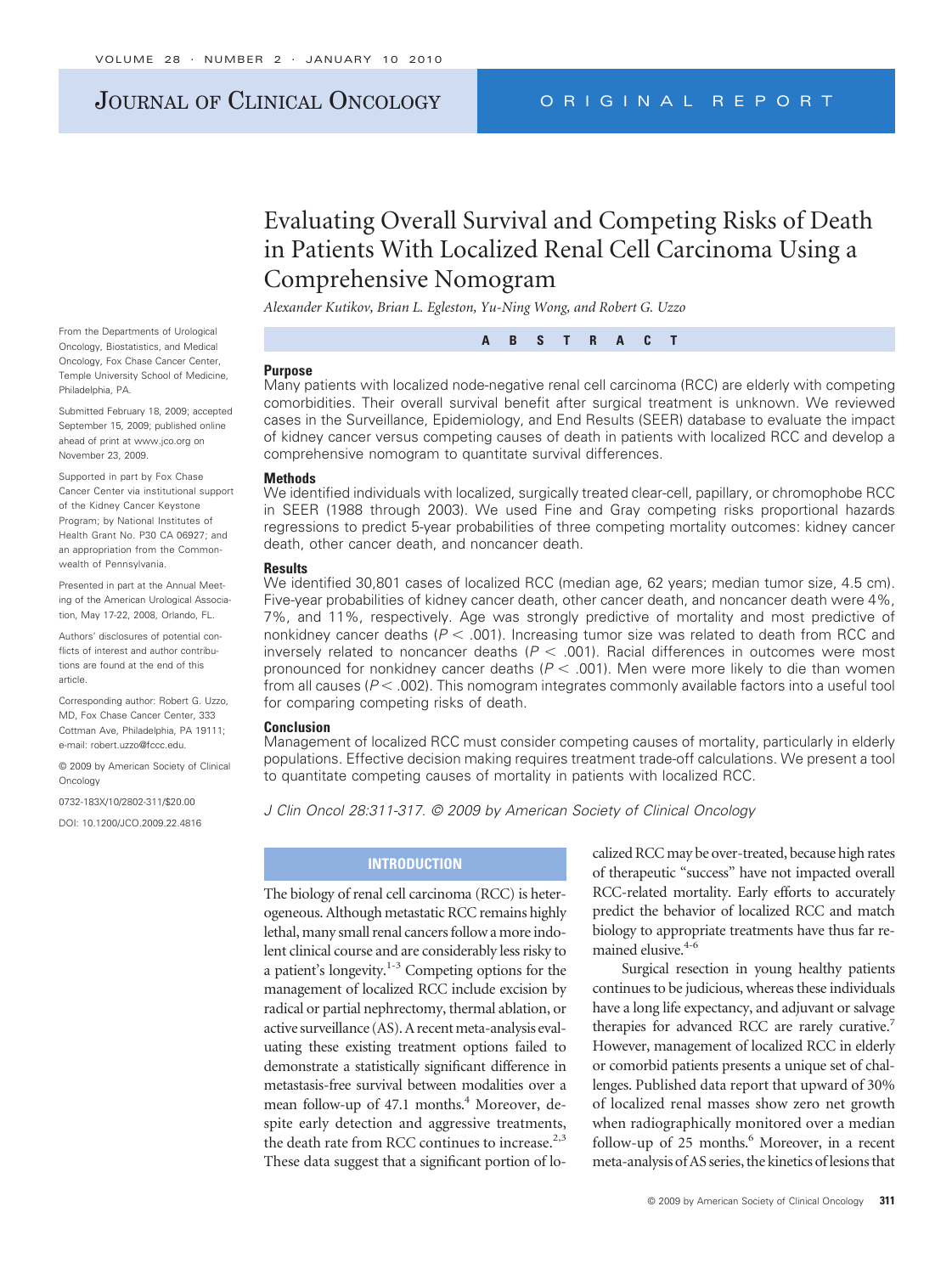demonstrate growth are slow, with a median rate of 3 to 4 mm per year and a metastatic progression of  $1\%$  (median follow-up, 32 months).<sup>1</sup> These data suggest that AS with delayed intervention of growing lesions is associated with a low risk of pathologic upstaging and cancer-specific deaths, making optimal management of localized RCC in older adults or infirm particularly complex.<sup>1,4,8,9</sup> In these populations, comorbidities compete with kidney cancer as primary causes of death. As a result, involved clinical treatment trade-off decisions are necessary, but are most often qualitative.

Given the natural history of localized kidney cancers, the longterm benefit of treatment, particularly in older adults, depends in large part on competing risks of death. Here we evaluate overall survival and competing risks of death in patients with localized kidney cancer and build a comprehensive integrated nomogram to provide the clinician with a quantitative tool to estimate a patient's probability of dying from localized RCC and compare this probability with the patient's chances of dying from competing causes.

## **METHODS**

Using the Surveillance, Epidemiology, and End Results (SEER) registry (1988 through 2003),<sup>10</sup> we identified 32,677 individuals  $\geq$  30 years of age with  $localized RCC \leq 20$  cm in diameter from 17 geographic regions. We excluded 1,876 patients who had SEER codes indicating that either no cancer-directed surgery was performed or it was unknown whether cancer-directed surgery was performed. The remaining 30,801 patients form our cohort. The 30,801 patients include only those with common histologic subtype codes: clear-cell  $(n = 27,527)$ , papillary  $(n = 1,494)$ , chromophobe  $(n = 712)$ , adenocarcinoma ( $n = 254$ ), or granular ( $n = 814$ ). To eliminate most childhood renal tumors, we excluded individuals younger than 30 years of age. We also excluded all tumors greater than 20 cm from the analysis, given their association with metastases, unusual histologies, and local symptoms. We included individuals who under the SEER "Reason for no surgery" field were indicated to have had partial nephrectomy, nephrectomy, ablation (uncommon before 2000), or surgery not otherwise specified.

We used the Kaplan-Meier product-limit method to describe overall survival and the log-rank test for overall survival differences. We used the cumulative incidence function (CIF) to describe cause-specific survival and Gray's test to test for cause-specific survival differences.<sup>11</sup> We classified cause of death as either kidney cancer related, other cancer related, or noncancer related.

We used Fine and Gray competing risks proportional hazards regressions to predict 5-year probabilities of the three competing mortality outcomes.12 The Fine and Gray model is a multivariable time-to-event model, which accounts for the fact that individuals can only have one of the three competing events. The model also accounts for censoring among those who do not have an event during follow-up.

In developing the nomogram, we used model coefficients to assign points to characteristics and predictions from the model to map cumulative point totals for each outcome to 5-year survival predictions. Prognostic markers included race, sex, histologic subtype, tumor size, and age. We did not incorporate grade into our model, because approximately 40% of the sample had missing grade data, and hence we were concerned about missing data bias.13 We accounted for year of diagnosis in models and assumed that the current year of diagnosis effect is the same as the effect of the last year of diagnosis in the data (2003). We used restricted cubic splines with three knots at the 10%, 50%, and 90% empirical quantiles to model continuous variables.<sup>14</sup> Kattan et al<sup>15</sup> provide additional information on competing risk nomograms. We used Wald tests of coefficients to determine statistical significance  $(P < .05)$ .

To assess the predictive accuracy of our model, we adapted the calibration method of Kattan et al.<sup>15</sup> For each individual, we predicted the probability of each outcome at 5 years after fitting the competing risk regression using data only from the other 30,800 individuals. We then averaged the model predicted probabilities within deciles defined by the magnitude of the predictions. Within each decile of individuals, we estimated the marginal cumulative incidence of death using methods described by Gray.<sup>11</sup> We then plotted marginal estimates versus model average predictions. In a well-calibrated model, the predictions should fall on a 45-degree diagonal line.

We used R (R Foundation for Statistical Computing, Vienna, Austria; www.r-project.org) and its cmprsk package for survival analyses.

| Table 1. Probability of Death |        |                |              |                |                |                |              |                |                |                |
|-------------------------------|--------|----------------|--------------|----------------|----------------|----------------|--------------|----------------|----------------|----------------|
|                               |        | Noncancer      |              |                | Kidney Cancer  |                |              | Other Cancer   |                |                |
| Characteristic                | No.    | 5 Years (%)    | 10 Years (%) | $\overline{P}$ | 5 Years (%)    | 10 Years (%)   | $\mathsf{P}$ | 5 Years (%)    | 10 Years (%)   | $\overline{P}$ |
| All patients                  | 30,801 | 11             | 22           |                | $\overline{4}$ | $\overline{7}$ |              | $7^{\circ}$    | 11             |                |
| Race                          |        |                |              | < .001         |                |                | .137         |                |                | .002           |
| <b>Black</b>                  | 3,199  | 15             | 30           |                | 6              | 8              |              | 4              | 7              |                |
| White                         | 26,009 | 10             | 21           |                | 7              | 11             |              | 4              | $\overline{7}$ |                |
| Other                         | 1,593  | 9              | 19           |                | 6              | 10             |              | $\overline{2}$ | 4              |                |
| Sex                           |        |                |              | < 0.001        |                |                | .003         |                |                | < .001         |
| Male                          | 18,773 | 11             | 22           |                | 7              | 11             |              | $\overline{4}$ | 8              |                |
| Female                        | 12,028 | $\overline{9}$ | 22           |                | 6              | 10             |              | 3              | 6              |                |
| Age at diagnosis, years       |        |                |              | < .001         |                |                | < .001       |                |                | < .001         |
| < 50                          | 5,822  | 3              | 7            |                | 4              | 7              |              |                | $\overline{2}$ |                |
| 50-64                         | 11,180 | 7              | 14           |                | 6              | 10             |              | 3              | 5              |                |
| 65-74                         | 8,448  | 12             | 27           |                | 7              | 11             |              | 6              | 10             |                |
| 75-84                         | 4,841  | 21             | 45           |                | 9              | 13             |              | 6              | 11             |                |
| $85+$                         | 510    | 37             | 66           |                | 11             | 16             |              | 8              | 9              |                |
| Size, cm                      |        |                |              | < 0.001        |                |                | < .001       |                |                | .006           |
| < 4                           | 12,503 | 11             | 24           |                | 3              | 5              |              | $\overline{4}$ | $\overline{7}$ |                |
| $4 - 7$                       | 12,570 | 11             | 23           |                | $\overline{7}$ | 11             |              | 4              | $\overline{7}$ |                |
| > 7                           | 5,728  | 8              | 16           |                | 13             | 21             |              | 3              | 6              |                |

NOTE. Patient characteristics and predicted probabilities of death as calculated from cumulative incidence functions. P values<sup>11</sup> correspond to comparisons among groups within outcomes of the underlying subdistribution hazards used to estimate the probabilities.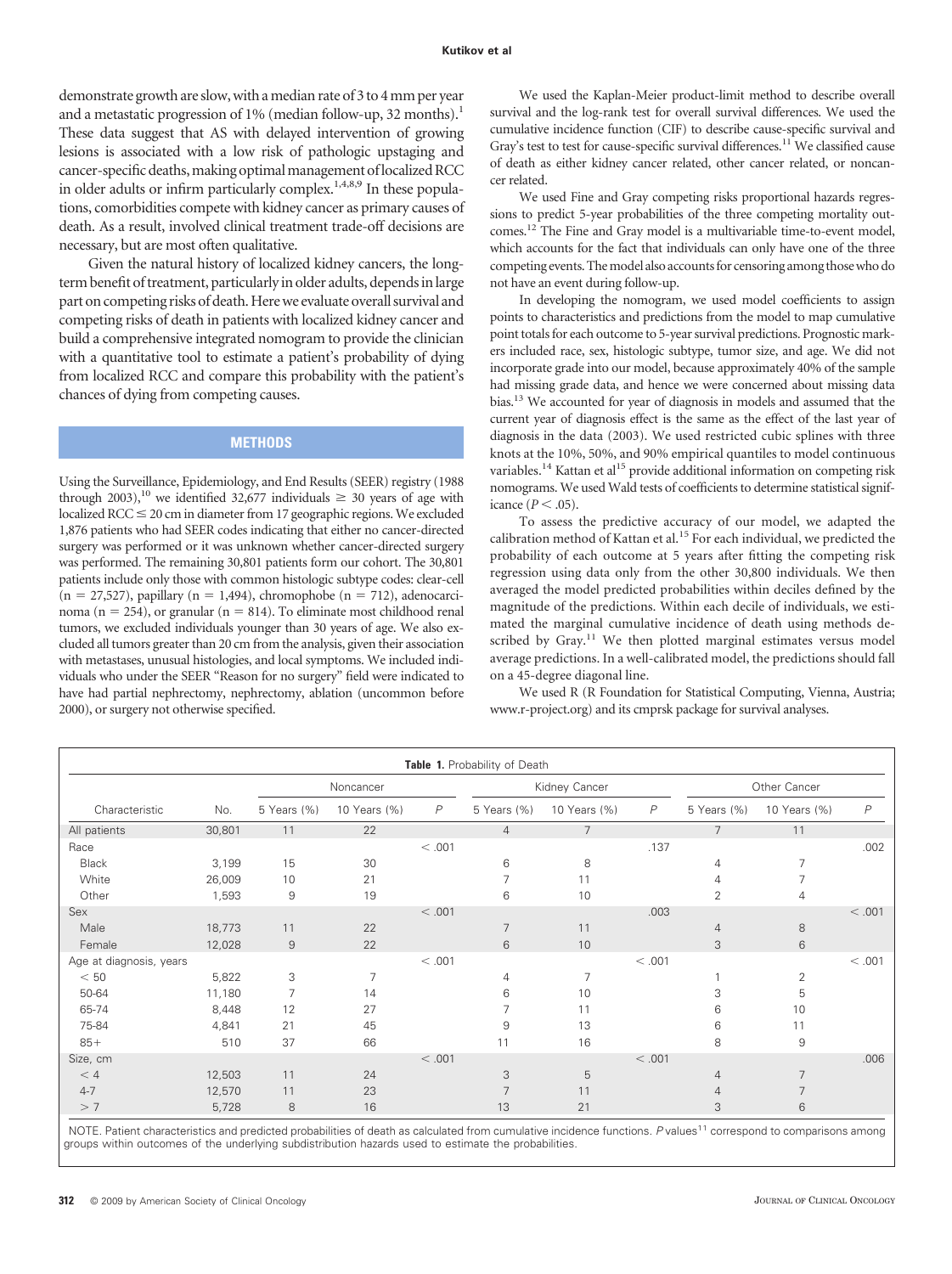

**Fig 1.** Marginal cumulative incidence curves with 95% CIs for the three types of death included in the predictive model.

## **RESULTS**

#### *Kidney Cancer Death and Competing Risk Analysis*

The demographics for our cohort of 30,801 patients and probabilities of death are provided in Table 1. Figure 1 depicts marginal cumulative incidence curves for the three types of death included in the analysis and is similar to a figure of Kattan et al.<sup>15</sup> The majority of the sample were male (61%), white (84%), and had clear-cell histology (92%). The median age at diagnosis was 62 years (range, 30 to 96 years). Median tumor size was 4.5 cm (range, 0.1 to 20 cm by design). More than half the sample (53%) were diagnosed between 2000 and 2003, with 25% diagnosed between 1995 and 1999 and 22% between 1988 and 1994. The median length of follow-up until censoring or death was 3.8 years (range, 0 to 203 months); however, 9,256 individuals had 6 or more years of follow-up, demonstrating the total number of individuals with long-term follow-up to be significant. At last contact, 75% were censored, whereas 25% died, with 7% (2,149) dying from kidney cancer, 4% (1,353) dying from other cancers, and 13% (4,145) dying from other causes. Factors associated with prolonged survival included younger age, non–African American race, and smaller tumors (Table 1).

Age was strongly predictive of mortality and most predictive of nonkidney cancer deaths (*P* .0001 for the first spline term for all three outcomes). Increasing tumor size was related to death from kidney cancer and inversely related to death from other causes ( $P < .04$  for the first spline coefficient for all three outcomes). Racial differences in outcomes were more pronounced for nonkidney cancer deaths ( $P < .002$  for a test of equality of the race coefficients only for the two nonkidney cancer death outcomes; Fig 2). Men were more likely to die than women from all causes  $(P < .002$  for all outcomes).

The histologic subtype effect was not statistically significant or clinically relevant in the models ( $P > 0.05$  for all outcomes). Hence we left histologic subtype out of the final nomogram model.



**Fig 2.** Predicted probability of (A) overall survival by age shown using Kaplan-Meier curve, (B) kidney cancer–specific survival (determined using codes 29010, 29020, 29030, and 29040) by tumor size shown using  $(1-)$  cumulative incidence function, and (C) non–kidney cancer specific survival by race shown using  $(1-)$ cumulative incidence function.

#### *Nomogram*

We constructed a nomogram to facilitate simultaneous integration of the previously mentioned factors in the calculation of competing risks of death into a useful clinical tool. We did not use model selection techniques but investigated a full model, comparable to the work of Kattan et al.<sup>15</sup> Instead of model selection, we used restricted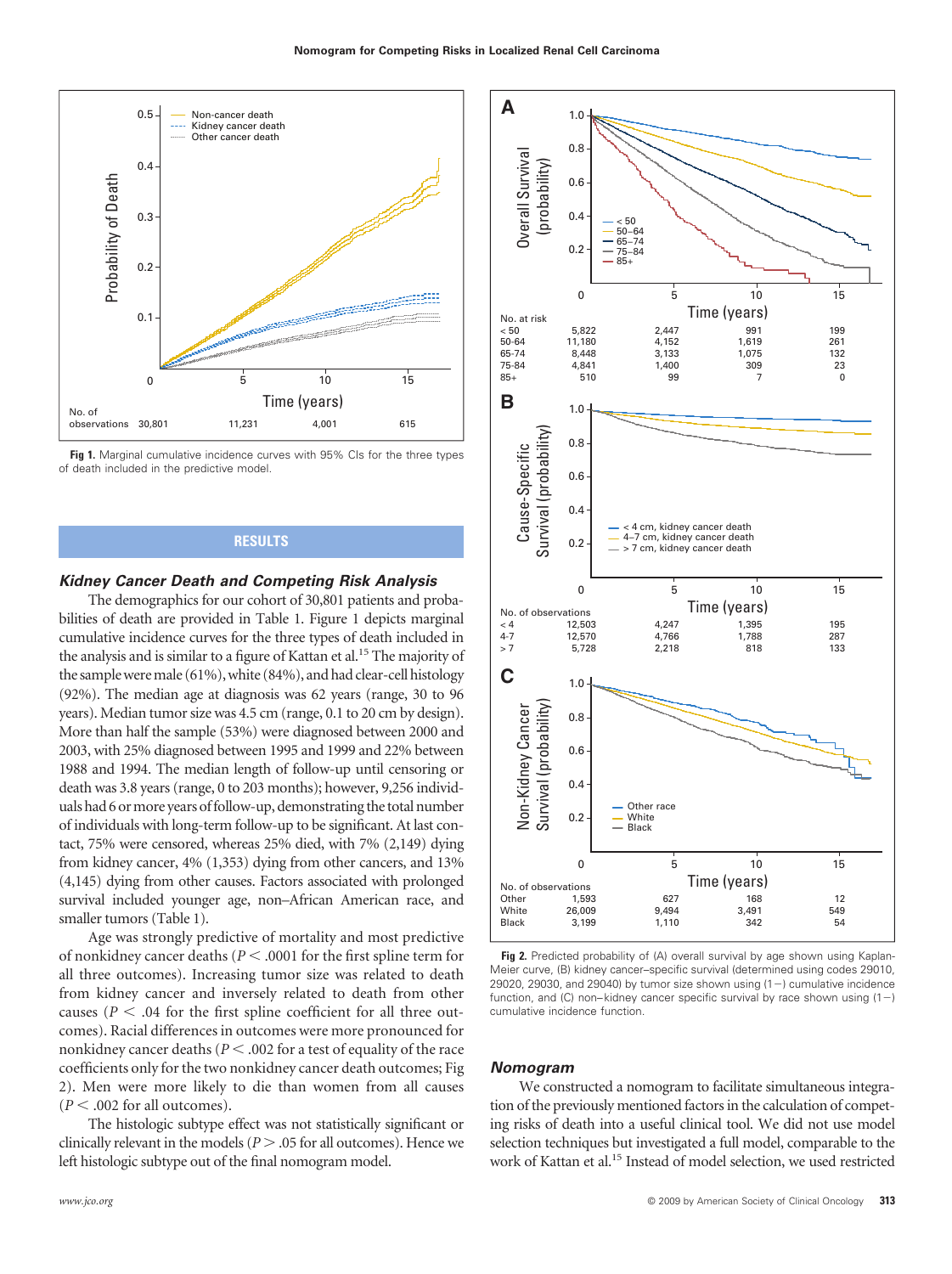

**Fig 3.** Calibration after grouping individuals by decile of regression predicted 5-year probabilities.

cubic splines to flexibly model continuous variables. We used deciles for calibration (rather than quintiles used by Kattan et al), because we had enough outcome data. Figure 3 presents the results of the model calibration. The model is well calibrated, because the points are close to the 45-degree line.

The full nomogram is presented in Figure 4 and can help physicians identify patients with localized node-negative kidney cancer who may have a high risk of competing causes of death. As such, patients and physicians may use these data to "trade-off" the risk of surgery. For example, using the nomogram, a 75-year-old white male with a 4-cm tumor would have a 5-year mortality rate of 5% (80 points) from RCC versus 5% (115 points) from other cancers and 14% (91 points) from noncancerous causes. Meanwhile, a 65-year-old white male with an 8.5-cm malignancy is predicted to have a 5-year mortality rate of 10% (98 points) from RCC, 4% (106 points) from other cancers, and 6% (68 points) from noncancerous causes.

## **DISCUSSION**

We demonstrate that patients with localized node-negative kidney cancer not only have an excellent 5- (96%) and 10-year (93%) cancerspecific survival, but a significant 5- and 10-year overall risk of death from other cancer deaths (7%, 11%) and non–cancer-related mortality (11%, 22%).

This multivariable model is based on more than 30,000 patients from the SEER database who underwent surgical treatment for localized RCC. The nomogram affords the clinician and patient an opportunity to quantitate three competing 5-year mortality outcomes: (1) death from RCC, (2) death from other (non-RCC) malignancies, and (3) noncancer death. The value of this model is its ability to help guide management decisions in the preoperative setting. We believe the model can be used both for clinical and research purposes. Risk estimates provided by the model can be extremely useful in patient counseling, especially when discussing less aggressive treatment options

with elderly or comorbid patients. Moreover, the nomogram can be used in clinical trials designed to evaluate AS protocols for RCC.

We used Fine and Gray competing risks proportional hazards regressions to model the CIF.12 The CIF for a specific outcome describes the probability of having that outcome over time. For our study, the probability of dying at any time point was the sum of the three probabilities of dying from cause-specific events as estimated by the CIF. A difference between estimators of the CIF compared with the Kaplan-Meier estimator is the accounting of censoring. In Kaplan-Meier estimation, those who have competing events are censored, and such censoring is considered noninformative about the competing outcomes. Such noninformative censoring is an unrealistic assumption, because those who die from one cause will never be able to die from another cause. Estimation of the CIF assumes that those who die from one cause will never die from a competing cause. Heuristically, Cox regressions are multivariable models akin to Kaplan and Meier curves in the same way that Fine and Gray proportional hazards regressions are akin to CIFs.

In our model, age was a strong predictor of overall mortality and most predictive of non-RCC deaths. Men were more likely to die from all causes, and tumor size was directly related to death secondary to RCC and inversely related to death from other causes.

Incidentally detected kidney cancer is common, particularly in older adults.<sup>16,17</sup> Many have concurrent comorbidities, which must be considered when developing a treatment plan.18 Despite increasing early detection of RCC and high rates of extirpative surgery, mortality rates from RCC have continued to increase,  $2,3$  suggesting that despite the aggressive and lethal nature of some renal tumors, some localized masses pose little risk to longevity in the short or intermediate terms.<sup>1,2,19</sup> Moreover, depending on tumor size, 20% to 40% of renal masses less than 4 cm may be histologically indolent.<sup>20</sup> In a recent SEER study of more than 18,000 patients with localized RCC, 86%  $(<$  4 cm) and 70% ( $>$  7 cm) of tumors exhibited low nuclear grade.<sup>21</sup> Moreover, a radiographically unidentifiable proportion will be benign. Lane recently published a preoperative nomogram evaluating the clinical aggressiveness of renal masses  $\leq$  7 cm. In 863 patients, they defined "aggressive" as all grade 3 clear-cell RCCs, grade 4 tumors of any type, and any tumor with vascular, fat, or urothelial invasion. Using a multiple logistic regression model, they determined that only 30% of localized renal cancers (24% of those  $\leq$  4 cm) were "potentially aggressive." Only advanced age was independently significant on multivariate analysis ( $P < .005$ ) as a differentiating factor predicting indolence.<sup>5</sup>

Accurate prediction of an individual's renal mass biology is highly desirable. This is especially critical in elderly or comorbid patients in whom surgery poses significant risks. Although the use of ablation has been suggested in these individuals, long-term data are lacking, with a cumulative median follow-up of 15 to 18 months.<sup>1,4,22</sup> Unfortunately, it seems that critical decision making regarding risks and trade-offs in managing elderly or ill patients with RCC remains very qualitative.

Most predictive models for RCC combine pathologic variables such as grade, presence of tumor necrosis, vascular invasion, and, in more recent studies, molecular markers.<sup>23-32</sup> Although limited grade information exists in SEER, none of the other commonly used clinical prognostic variables such as performance status or comorbid indices are available. Moreover, existing RCC models are useful guides after surgery but are of limited value preoperatively. Only a handful of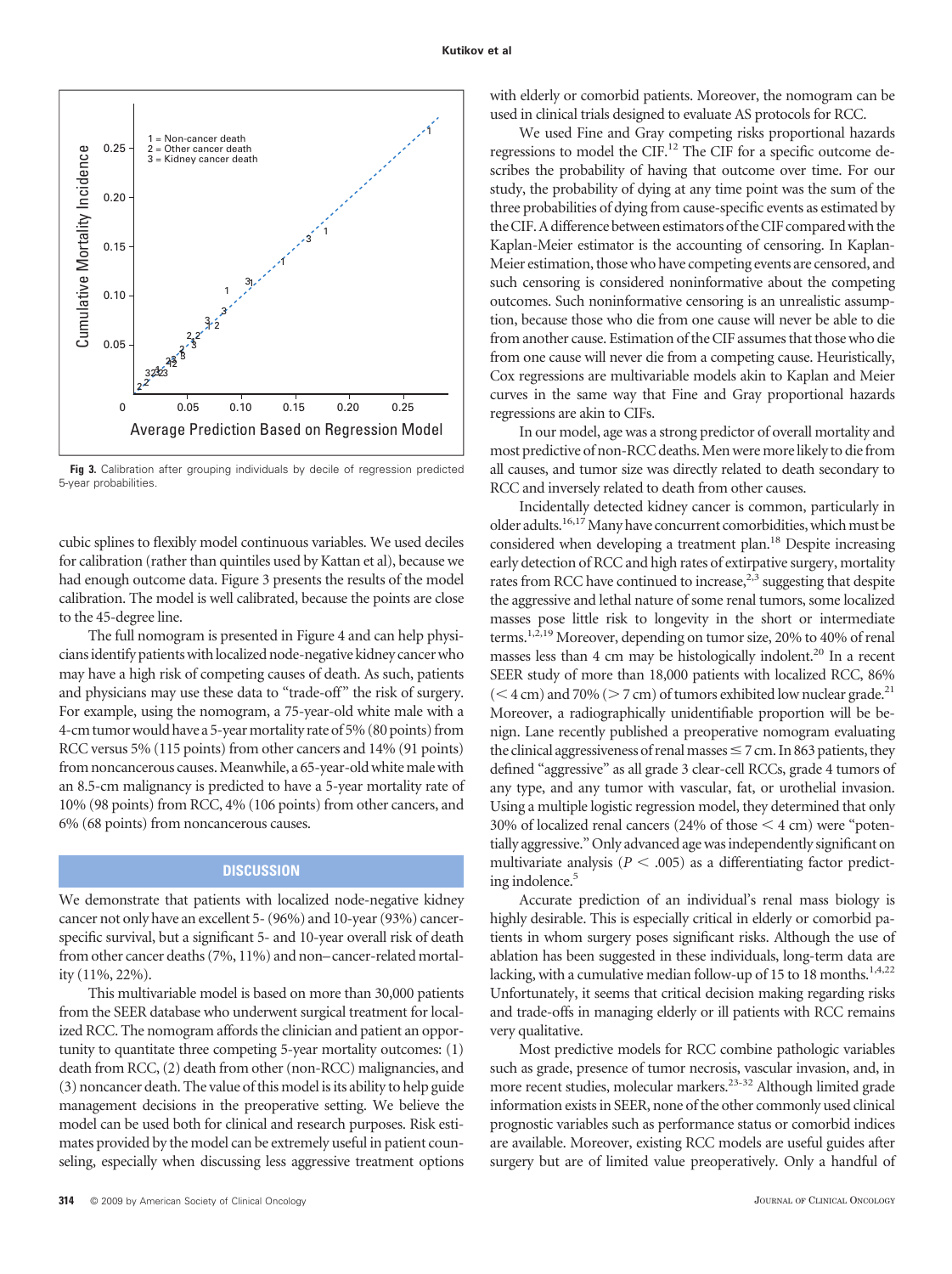

Fig 4. Nomogram evaluating 5-year competing risks of death in patients with localized renal cell carcinoma. Total point values are independently calculated for each cause of death and then applied to the corresponding probability scale at the bottom of the figure. For example, a 75-year old white male with a 4-cm tumor would have a 5-year mortality of 5% (80 points) from RCC versus 4.5% (114 points) from other cancers and 14% (91 points) from noncancerous causes.

preoperative models that risk-stratify patients before surgery are published.33-35 Although these models estimate recurrence risk based on variables available to the clinician before resection, they permit limited risk stratification.<sup>33-35</sup>

Given the long natural history of localized prostate cancer, competing risks of death and treatment trade-off calculations are more common. Models predicting life expectancy of patients with stratifiedrisk prostatic cancer have been developed.<sup>36-38</sup> Conversely, most renal tumors were historically considered more rapidly progressive and were believed to pose a greater risk of mortality. Therefore, competing risk analyses for localized RCC have not been undertaken. Instead, as with many solid tumors deemed "high risk," treatment trade-off calculations remain qualitative and subject to practitioner biases. Although attempts to stratify by performance status or comorbidity indices are valuable, they fail to quantitate competing risks of death versus the index cancer.

Two studies attempt to quantitate competing risk of death for patients with RCC. $^{39,40}$  Arrontes et al<sup>39</sup> report a single-institution retrospective competing risk analysis in 192 patients with clear-cell RCC. After a median follow-up of less than 4 years, there were 72 patient deaths, with 45 (62.5%) secondary to clear-cell RCC. Patients with localized RCC and a Charlson comorbidity index (CCI) of more than 2 showed a statistically significant reduction in overall survival compared with patients with similar renal masses but a CCI of  $\leq$  2. They conclude that patients with localized RCC and CCI more than 2 do not gain a survival advantage from renal surgery.<sup>39</sup> CCI did not influence survival in patients with locally advanced or metastatic clear-cell RCC, a finding consistent with a previous report.<sup>41</sup> Hollingsworth et al<sup>40</sup> performed a competing risk analysis for patients with RCC undergoing surgery. The authors examined a SEER cohort  $(n = 26,618)$  and stratified into 20 groups by tumor size and age at presentation. Five-year mortality estimates from RCC and other causes were generated for each group of patients. Nearly 30% of patients older than 70 years with tumors  $\leq 4$  cm died from causes unrelated to RCC. Given the similar data set, variables predicting outcome in this report were consistent with our data. The authors conclude that older patients with small renal masses benefited least from surgery.<sup>40</sup>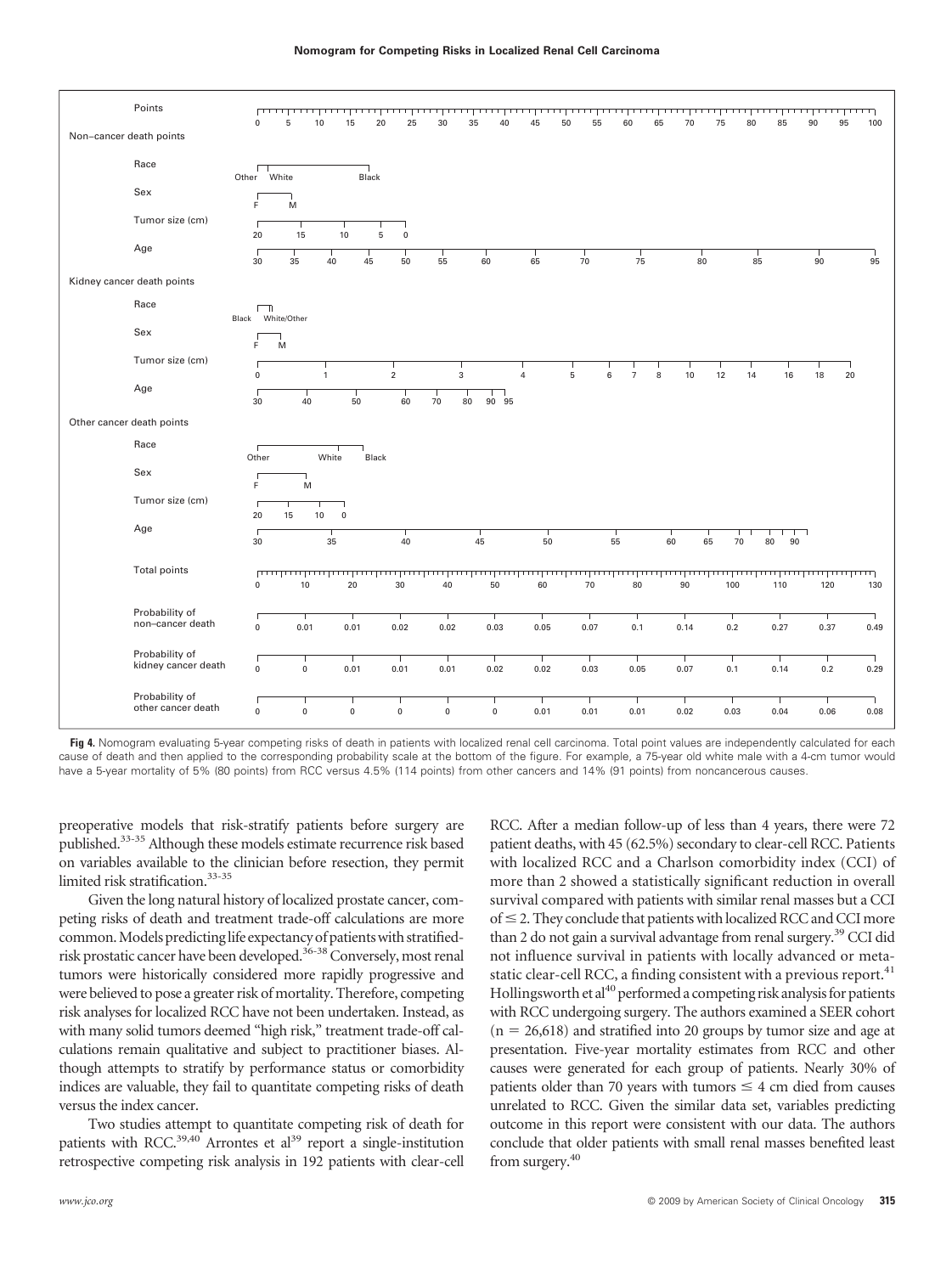Although our nomogram is based on a postoperative data set, we believe it can be used for clinical purposes in the preoperative setting. As such, this model affords a quantitative scaffold on which one can base clinical decisions. Nevertheless, clinicians and patients should note that our model yields a 5-year probability of death from competing causes only if surgery is pursued. Hence appropriate caution is advised when predictions of this model are extrapolated to patients contemplating AS. Moreover, no predictive model can identify all critical variables important for judicious clinical decision making.

Several other limitations exist. The nomogram excludes the effect that benign renal masses have on competing risks of mortality and therefore may overestimate RCC death rates when tumor type is not known. Furthermore, individuals who did not undergo surgical management ( $n = 1,876$ ) were excluded. Although indications for surveillance are not available through SEER, it is assumed that these patients were poor surgical candidates. Indeed, only 25% of these patients were registered alive in the data set. Therefore, one has to be cognizant that this model's prediction estimates are biased toward patients who are acceptable surgical candidates.

The nomogram estimates risk of non-RCC death from variables that include race, sex, tumor size, and age, but does not incorporate patients' comorbidities due to limitations of SEER. Nevertheless, even if comorbidities were available, their use may be inappropriate in the context of a competing risk analysis, as has been argued by Hollingsworth et al.<sup>40</sup> Another potential limitation is the model's reliance on the SEER's cause-of-death item, which is based on death certificate reporting. Although death certificate validity is known to be imperfect, it is considered to be relatively robust in patients with malignancy.40,42 Finally, our nomogram estimates risks within 5 years from diagnosis of RCC. Although death may occur at a later time point, our model is not intended for estimation of these long-term competing risks of death.

#### **REFERENCES**

**1.** Chawla SN, Crispen PL, Hanlon AL, et al: The natural history of observed enhancing renal masses: Meta-analysis and review of the world literature. J Urol 175:425-431, 2006

**2.** Hollingsworth JM, Miller DC, Daignault S, et al: Rising incidence of small renal masses: A need to reassess treatment effect. J Natl Cancer Inst 98: 1331-1334, 2006

**3.** Parsons JK, Schoenberg MS, Carter HB: Incidental renal tumors: Casting doubt on the efficacy of early intervention. Urology 57:1013-1015, 2001

**4.** Kunkle DA, Egleston BL, Uzzo RG: Excise, ablate or observe: The small renal mass dilemma—A meta-analysis and review. J Urol 179:1227-1233, 2008

**5.** Lane BR, Babineau D, Kattan MW, et al: A preoperative prognostic nomogram for solid enhancing renal tumors 7 cm or less amenable to partial nephrectomy. J Urol 178:429-434, 2007

**6.** Kunkle DA, Crispen PL, Chen DY, et al: Enhancing renal masses with zero net growth during active surveillance. J Urol 177:849-853, 2007

**7.** Kunkle DA, Haas NB, Uzzo RG: Adjuvant therapy for high-risk renal cell carcinoma patients. Curr Urol Rep 8:19-30, 2007

**8.** Crispen PL, Viterbo R, Fox EB, et al: Delayed intervention of sporadic renal masses undergoing active surveillance. Cancer 112:1051-1057, 2008

In conclusion, here we evaluate overall survival and competing risks of death in patients with localized renal cancer. We present the first comprehensive nomogram to estimate competing risks of death for an index abdominal cancer (kidney) versus other cancers versus noncancer deaths in a population-based cohort. This tool can serve to quantitate treatment trade-off assumptions and guide management of elderly or infirm patients with localized RCC. It helps address ubiquitous qualitative biases in clinical decision making regarding whether to treat solid renal masses in patients with short- and intermediateterm competing risks of death. This nomogram is an important step toward the goal of matching surgical treatment options to the biology of RCC, while accounting for competing survival risks of an individual.

### **AUTHORS' DISCLOSURES OF POTENTIAL CONFLICTS OF INTEREST**

The author(s) indicated no potential conflicts of interest.

## **AUTHOR CONTRIBUTIONS**

**Conception and design:** Brian L. Egleston, Yu-Ning Wong, Robert G. Uzzo

**Administrative support:** Robert G. Uzzo

**Collection and assembly of data:** Alexander Kutikov, Brian L. Egleston, Robert G. Uzzo

**Data analysis and interpretation:** Alexander Kutikov, Brian L. Egleston, Yu-Ning Wong, Robert G. Uzzo

**Manuscript writing:** Alexander Kutikov, Brian L. Egleston, Yu-Ning Wong, Robert G. Uzzo

**Final approval of manuscript:** Alexander Kutikov, Brian L. Egleston, Yu-Ning Wong, Robert G. Uzzo

**9.** Kouba E, Smith A, McRackan D, et al: Watchful waiting for solid renal masses: Insight into the natural history and results of delayed intervention. J Urol 177:466-470, 2007

**10.** National Cancer Institute, Division of Cancer Control and Population Sciences Surveillance Research Program Cancer Statistics Branch: Surveillance, Epidemiology, and End Results (SEER) Program Limited Use Data (1973-2004): Released April 2007 (revised September 2007), based on the November 2006 submission. http://seer.cancer.gov/data/

**11.** Gray RJ: A class of k-sample tests for comparing the cumulative incidence of a competing risk. Ann Stat 16:1141-1154, 1988

**12.** Fine JP, Gray RJ: A proportional hazards model for the subdistribution of a competing risk. J Am Stat Assoc 94:496-509, 1999

**13.** Egleston B, Wong YN: Sensitivity analysis to investigate the impact of a missing covariate on survival analyses using cancer registry data. Stat Med 28:1498-1511, 2009

**14.** Harrell FE: Regression Modeling Strategies: General Aspects of Fitting Regression Models. New York, NY, Springer, 2001

**15.** Kattan MW, Heller G, Brennan MF: A competing-risks nomogram for sarcoma-specific death following local recurrence. Stat Med 22:3515- 3525, 2003

**16.** Chow WH, Devesa SS, Warren JL, et al: Rising incidence of renal cell cancer in the United States. JAMA 281:1628-1631, 1999

**17.** Lamb GWA, Bromwich EJ, Vasey P, et al: Management of renal masses in patients medically unsuitable for nephrectomy: Natural history, complications, and outcome. Urology 64:909-913, 2004

**18.** Jemal A, Siegel R, Ward E, et al: Cancer statistics, 2008. CA Cancer J Clin 58:71-96, 2008

**19.** Frank I, Blute ML, Leibovich BC, et al: Independent validation of the 2002 American Joint Committee on cancer primary tumor classification for renal cell carcinoma using a large, single institution cohort. J Urol 173:1889-1892, 2005

**20.** Frank I, Blute ML, Cheville JC, et al: Solid renal tumors: An analysis of pathological features related to tumor size. J Urol 170:2217-2220, 2003

**21.** Rothman J, Egleston B, Wong, et al: Histopathological characteristics of localized renal cell carcinoma correlate with tumor size: A SEER analysis. J Urol 181:29-33, 2009

**22.** Kunkle DA, Uzzo RG: Cryoablation or radiofrequency ablation of the small renal mass: A metaanalysis. Cancer 113:2671-2680, 2008

**23.** Kim HL, Seligson D, Liu X, et al: Using protein expressions to predict survival in clear cell renal carcinoma. Clin Cancer Res 10:5464-5471, 2004

**24.** Frank I, Blute ML, Cheville JC, et al: An outcome prediction model for patients with clear cell renal cell carcinoma treated with radical nephrectomy based on tumor stage, size, grade and necrosis: The SSIGN score. J Urol 168:2395-2400, 2002